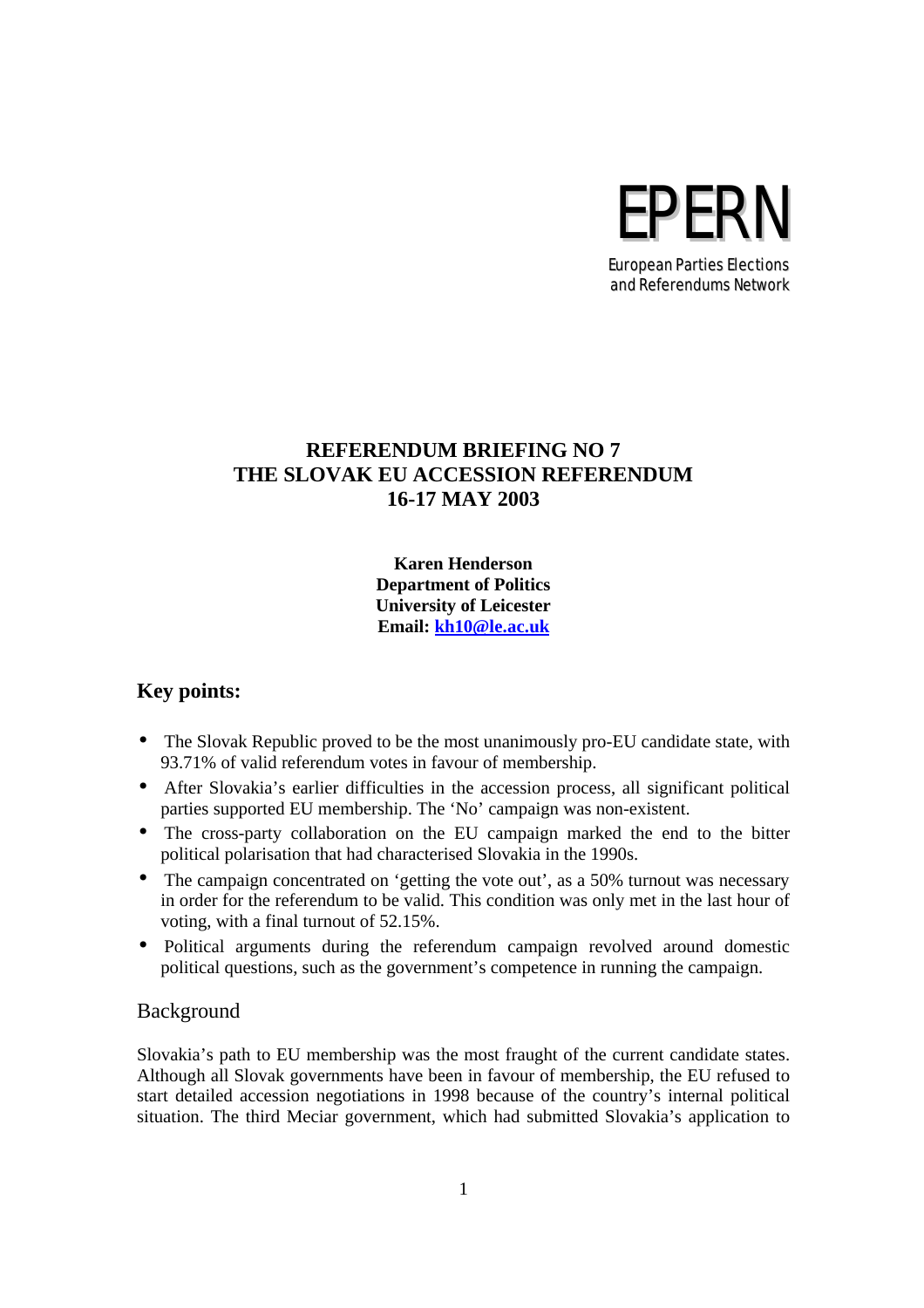join the EU in June 1995, contained two small extremist parties of the right and left, while his own Movement for a Democratic Slovakia (HZDS) showed extreme hostility to both the parliamentary opposition and the president, and appeared intent on concentrating all political and economic power in its own hands. The European Commission thus decided in its July 1997 opinion on Slovakia's membership application that it did not fulfil the democratic criteria to join, and that this was the *sine qua non* for starting negotiations.

The political situation changed rapidly after Meciar's electoral defeat in September 1998. The first Dzurinda government, a broad left-right coalition, made very quick progress in closing chapters once negotiations started in February 2000, and it soon became clear that Slovakia would be ready to join at the same time as the rest of the Visegrad Four. The September 2002 elections confirmed the country's political direction. Although HZDS remained the largest single party in parliament, its support had been eroded, and its only possible coalition partner, the Slovak National Party, had been eliminated from parliament. Because of a simultaneous decline in the left, Dzurinda was able to form a second government comprising four centre-right parties.

The country's 1997 exclusion from the European integration process threw the spotlight of the EU debate in Slovakia on to domestic politics to a far greater extent than anywhere else in the post-communist world. All governments had stated the desire to join the EU, but one of them had failed in its attempt because of its own faults. The ability to obtain EU membership therefore became the hallmark of political competence. The vital question for Slovaks was not whether they wanted the EU, but whether the EU wanted them. This focus tended to prevent the development of any complex discourse about the advantages and disadvantages of membership. Having been faced with the stark prospect of international isolation, with the EU's external Schengen border surrounding them on almost every side and cutting them off even from their former compatriots in the Czech Republic, most Slovaks were well aware that there was simply no alternative to EU membership. To be anti-EU was, quite simply, to oppose the country's vital interests, and was not regarded as a legitimate viewpoint. People were usually realistic enough to be aware that accession would not be unproblematic, but that was not the issue. Once the accession hurdle had been overcome, there would be plenty of time to see what happened and sort it out.

### Attitudes to the EU in Slovakia

Slovak attitudes to the EU have been monitored closely since the mid-1990s, and a considerable amount of data is available about the links between citizens views' on the EU, and their demographic characteristics and party sympathies.<sup>1</sup> There has been a consistent correlation between governing coalitions and their voters' attitudes towards the EU. Parties wholeheartedly in favour of the economic and political reforms of the postcommunist period tend to have voters strongly in favour of EU membership, and at least

<sup>&</sup>lt;sup>1</sup> The Institute of Public Opinion Research of the Statistical Office of the Slovak Republic (ÚVVM pri ŠÚ SR) and the Institute for Public Affairs (IVO) have regularly published results of public opinion polls on the subject.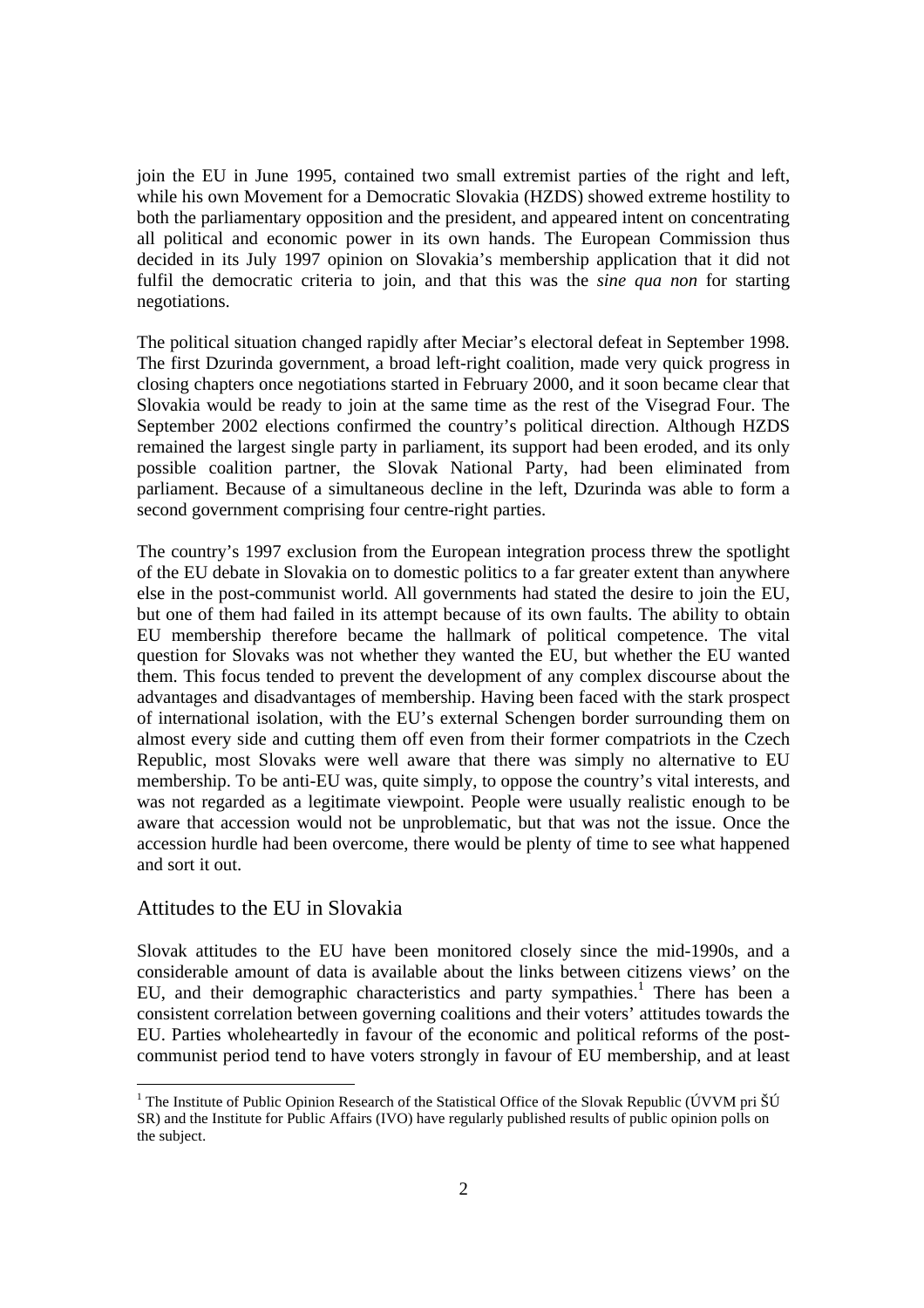three-quarters of their sympathisers say that they would vote for accession. This was true of all the centre-right parties in the two Dzurinda governments. However, the more nationally oriented parties who participated in the third Meciar government from 1994 till 1998 – Meciar's HZDS, the Slovak National Party and the Association of Workers of Slovakia – had voters more ambivalent about membership, with only about a half supporting it. Left-wing parties, such as the post-communist Party of the Democratic Left that was in parliament until 2002 and participated as an awkward partner in Dzurinda's first government, and also the populist and leftist *Smer* ('Direction') party of Robert Fico that entered parliament as the third largest party in 2002, hovered somewhere in between.

There were also correlations between the demographic profile of voters and their attitudes to the EU. Broadly speaking, the 'transition winners' who had been in a position to benefit from the post-communist transition, such as younger people, the more highly educated, city dwellers, and to some extent also men rather than women, were more likely to favour the EU. They were also less likely to vote for Meciar. The 'fit' was not, however, always precise. Of the centre-right parties, the Christian Democratic Movement, which was a mainstay of every non-Meciar government, tended to have an older and more rural core electorate containing more women whose staunch support of the political and economic reform project was founded on an anti-communism partly rooted in religious belief.

Outright opposition to the EU was never articulated by any political party. Even Meciar's far left and far right coalition partners signed up to his January 1995 government programme that highlighted European integration as a major aim in its first section. The problem was that the third Meciar government was not prepared to compromise its domestic political aims to the exigencies of meeting EU entry conditions, convincing itself and its voters until late 1997 that the EU was bound to take Slovakia because of its important geopolitical position. In fact, its relations with all the EU institutions were highly problematic, not helped by the fact that none of the three coalition partners had international party links with members of the European Parliament.

After its exclusion from government in 1998, HZDS began to take more trouble in projecting itself as a strong supporter of EU (and NATO) membership, but its wholly unconstructive role in opposition, as well as Meciar's continued dominance of its party structures, lent little credence to the notion that its attitudes had changed. It remained a pariah, and the international community was rather undiplomatically blunt in the run-up to the 2002 election that the participation of either Meciar or his party in a post-election government would exclude Slovakia from both the EU and NATO. Only after the 2002 election, when HZDS found itself yet again unable to form a government although the largest single party in parliament, did its mode of political behaviour show signs of changing. Its former coalition partners were now no longer in parliament. The far left mantle had been given by discontented voters to the Communist Party of Slovakia, a rump of the pre-1989 ruling communists who had refused to 'social democratise'. Feeling that Slovakia's economy had declined too far since 1989 for survival outside the EU to be a credible option, the Communists supported a 'Yes' vote in the referendum, but their distaste for both post-communist economic reform and the EU was frequently manifest.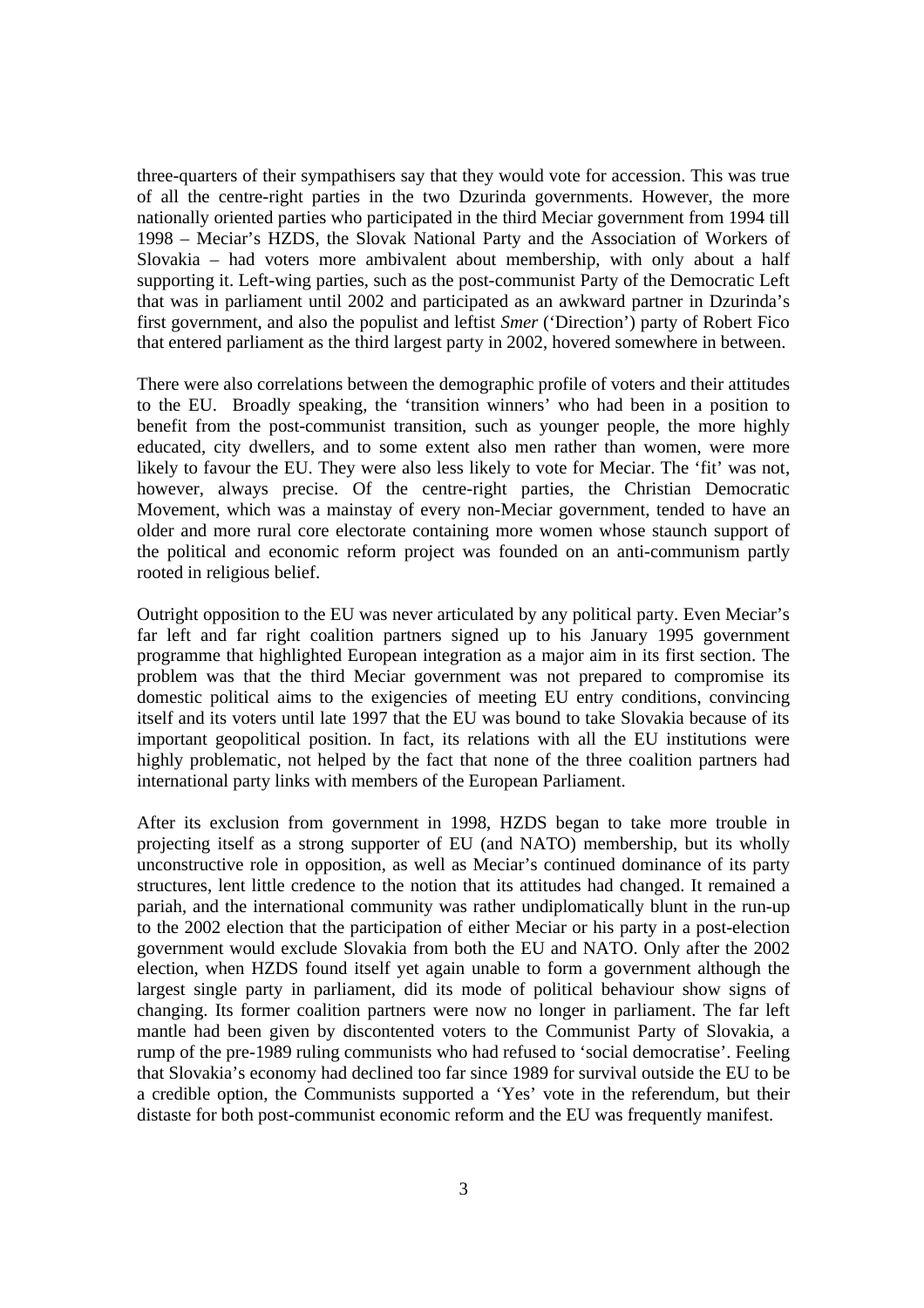What attitudes to the EU in Slovakia were not about was the actual shape of the EU as an institution. Joining the EU was about the success or failure of Slovakia as a country, and attaining membership was the sign of the success of failure of a Slovak government. It is notable that the EU was understood by most of the electorate primarily as an economic project. When public opinion surveys of the Statistical Office of the Slovak Republic asked respondents to list up to three advantages and disadvantages of EU membership, economic arguments prevailed. This tendency actually increased over the years from June 1995, when Slovakia applied to join, to May 2003, when the referendum took place, as can been seen from the table below:

|                                                    | <b>June 1995</b> | <b>May 2003</b> |
|----------------------------------------------------|------------------|-----------------|
| Advantages                                         |                  |                 |
| Possibility for our citizens to work in any EU     | 14               | 30              |
| country                                            |                  |                 |
| General economic growth of Slovakia                | 30               | 29              |
| Strengthening of Slovakia's international position | 32               | 24              |
| New job opportunities in Slovakia                  | 11               | 21              |
| Development of tourism                             | 16               | 15              |
| Increase in the living standard of Slovak citizens | 13               | 13              |
| Broadening possibilities to export our products to | 20               | 12              |
| markets in EU countries                            |                  |                 |
| Harmonising the Slovak legal system with the EU    | 12               | 10              |
| legal system                                       |                  |                 |
| Inclusion of Slovakia as an equal partner in the   | 14               | 5               |
| building of new European institutions              |                  |                 |
| Don't know                                         | 26               | 7               |
| <b>Disadvantages</b>                               |                  |                 |
| Increase in prices of goods and services           | 21               | 55              |
| Decline of agriculture                             | 11               | 32              |
| Increased financial demands on the Slovak budget   | 17               | 23              |
| Limiting production in Slovak factories            | 29               | 21              |
| economically important<br>Slovak<br>Control<br>of  | 14               | 17              |
| factories by foreign entrepreneurs                 |                  |                 |
| Need to submit to the EU legal system              | 21               | 16              |
| Growth of unemployment in Slovakia                 | 12               | 14              |
| Limiting of the economic development of Slovakia   | 8                | 11              |
| Some limitation of state sovereignty               | 14               | 10              |
| Don't know                                         | 31               | 6               |

**Table 1:** Expected advantages and disadvantages of EU membership (percentage of respondents mentioning each issues)

Source: Adapted from *Názory*, Vol. 14, No. 2, 2003, pp. 49-50.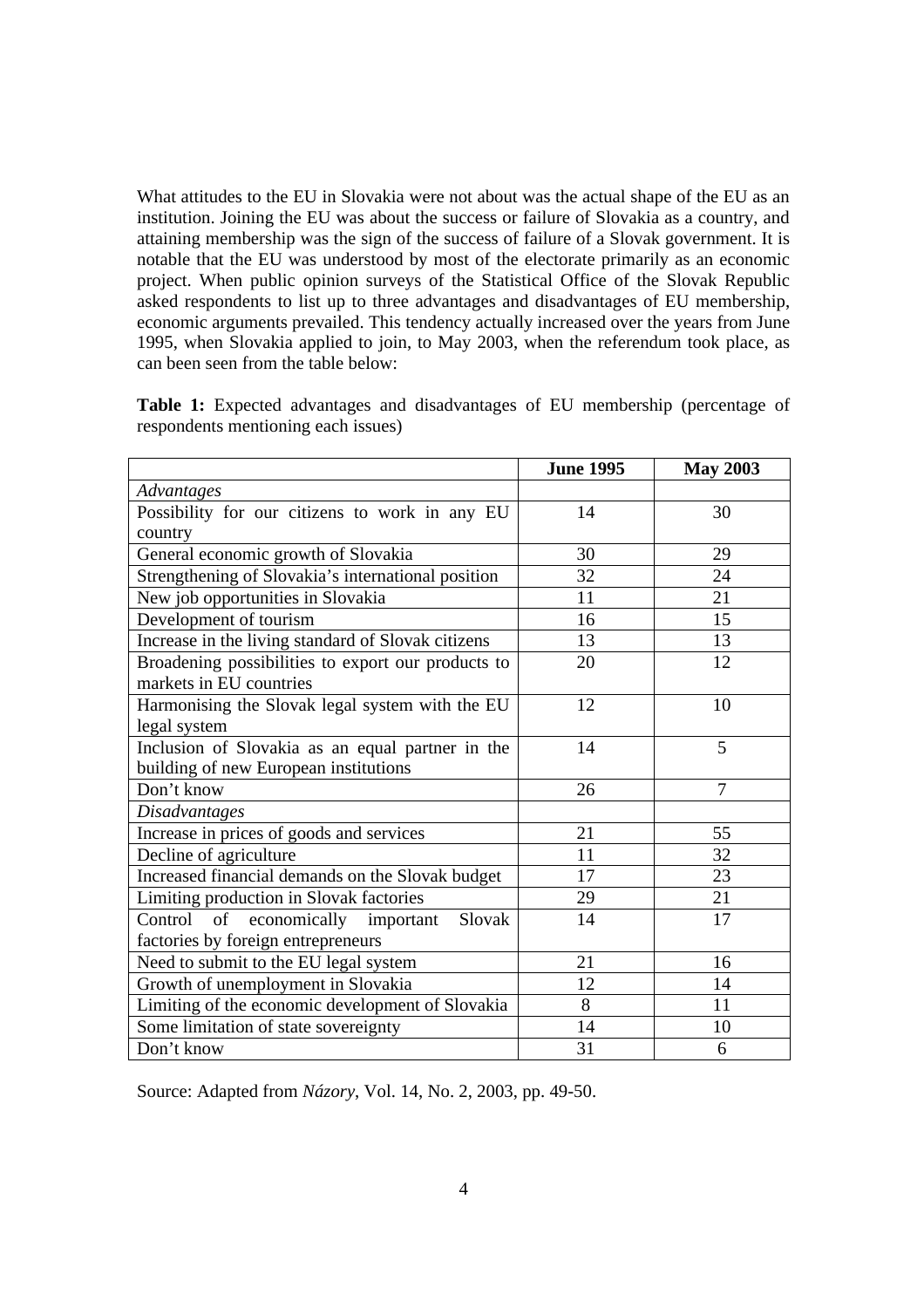It should be noted that unemployment had increased notably after the first Dzurinda government came to power in 1998, although it was already declining in the run-up to the referendum. Whether the EU was going to bring jobs, at home or abroad, was what mattered most to many families.

#### Referendums in Slovakia

Although no referendum was held on the division of Czechoslovakia in 1992, the independent Slovakia had held a number of referendums since then. The constitution (Art. 93) allows a referendum to be held on any important issue of public interest other than basic rights and freedoms, and tax and budgetary matters. A referendum is called by the president if he is presented with a petition signed by at least 350,000 citizens or a resolution from parliament, although he is permitted first to check the constitutionality of the referendum with the Constitutional Court (Art. 95). A referendum is also used to confirm a constitutional law on entering or leaving a union with other states, and it was for this reason that a referendum on EU accession had to take place (Art. 7, Art. 93).

While the legal provisions for holding referendums may seem relatively clear, the polarised atmosphere of Slovakia in the 1990s had led to chaos surrounding referendums on more than one occasion, and several of the articles on referendums were fine-tuned as part of the constitutional amendments that came into force in June 2001. Nevertheless, there was still room for dispute about the legal force of the possible result in a referendum on EU accession. This related to the fact that referendums were only valid if more than 50% of voters took part, and more than 50% of these voted 'Yes'.

On the four occasions in which referendums had been held in the past, there had never been a turnout of more than 50%. Even when a referendum had been held on a general election day, in 1998, only 44% of the electorate took part (compared to 84% in the parliamentary election). 84% of the participants agreed that there should be no privatisations of strategically important enterprises. In November 2000, 95% of referendum participants favoured early elections (although the government still had a three-fifths parliamentary majority!), but only 20% of the electorate had taken part. Voting in referendums was clearly the preserve of 'Yes' voters. Referendum questions could most effectively be vetoed by their opponents by the simple expedient of staying home so that a low turnout made the referendum invalid.

The chances of getting a 50% turnout in the May 2003 EU referendum were considerably higher because unlike earlier referendums, which had been part of the struggle between government and opposition, joining the EU was supported by all the political parties. However, given that referendums generally attract lower turnouts than parliamentary elections, and that the 50% turnout stipulation gave the 'No' vote a strong incentive to stay at home, there was considerable concern that parliament would be left in the awkward position of having a strong 'Yes' vote in a referendum that was not valid. In the early months of 2003, Statistical Office of the Slovak Republic surveys showed that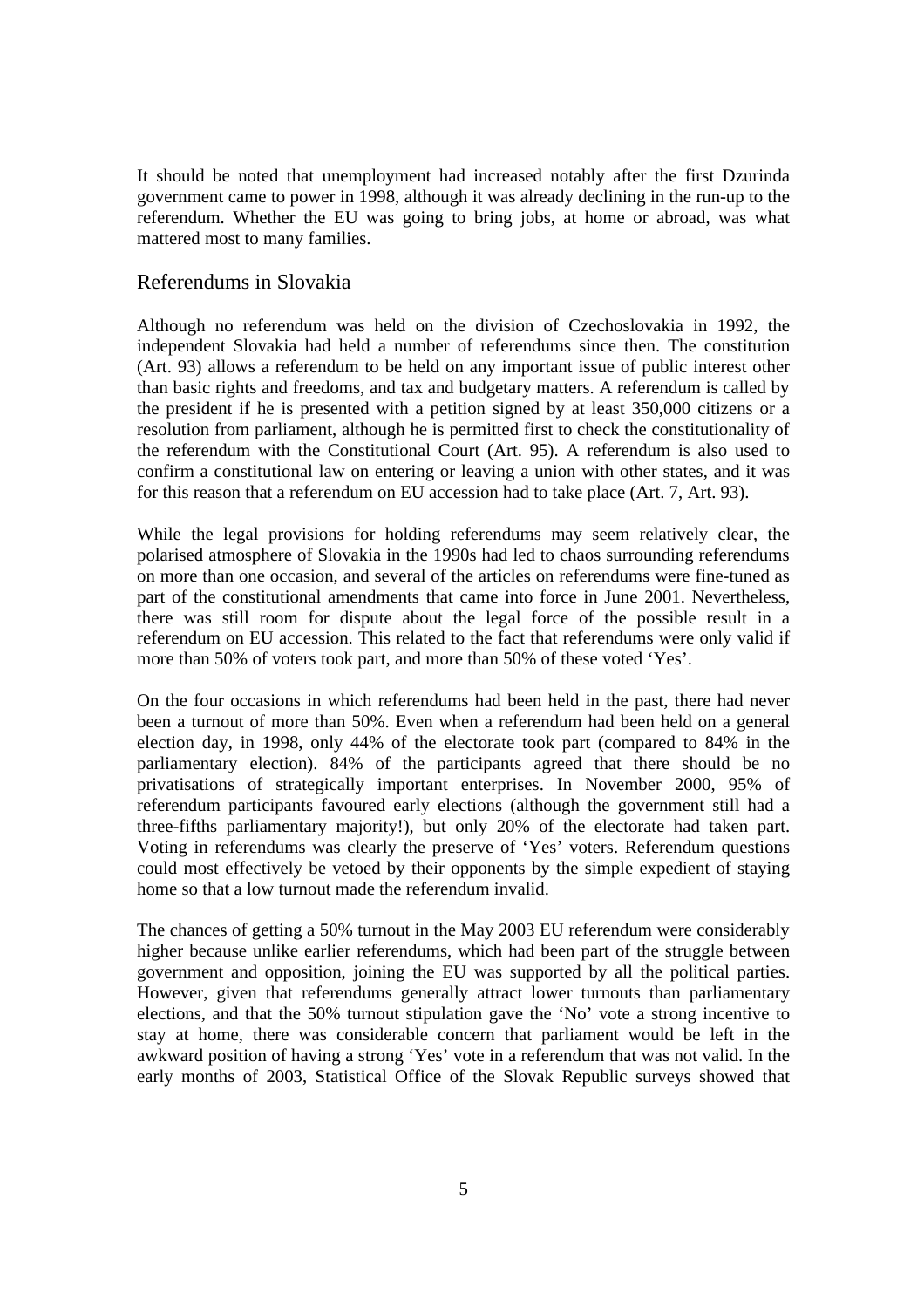around 42% of the electorate said they would definitely take part, while another quarter thought they were more likely to than not.<sup>2</sup>

It is highly likely that in the case of an invalid vote, parliament would have gone ahead with EU accession, providing that this was legitimated by a strong 'Yes' vote and a turnout approaching 50%. The dilemma was that this could not be stated unequivocally in advance, since emphasising that the 50% turnout was in Slovakia's vital national interest was the most effective way of getting the vote out. There is no doubt, however, that the final result, with a 52.15% participation rate, saved a lot of messy argument in the wake of the referendum.

The EU referendum was also saved one further complication. In the early months of 2003, an attempt was made to collect the 350,000 signatures necessary to force a referendum on NATO accession. NATO had always been far more unpopular than the EU, with support often below 50%, so any attempt to connect the two issues was unhelpful to the EU referendum campaign. The anti-NATO campaigners hoped their referendum would be called for the same day as the EU one, though President Schuster would not have chosen to do this. In the event, an insufficient number of signatures were collected. Unlike all previous campaigns to collect signatures demanding a referendum, this one was not supported by any major political party. What the NATO referendum project did do, however, was provide a useful distraction and channel for the energies and frustrations of Europhobic nationalists and communists whose party leaders were not prepared to oppose EU membership. As such, it may have helped the smooth progress of the EU referendum campaign.

### The Campaign

 $\overline{a}$ 

The campaign was heavily influenced by two factors: the broad consensus among political elites that the Slovak Republic needed to join the EU, and the urgent need to ensure a good turnout, both in order to clear the 50% turnout hurdle, and to convince a still occasionally sceptical international community of the country's enthusiasm for European integration.

In many respects, Slovakia was exceptionally well prepared for running a very effective 'get the vote out' campaign. In the run-up to both the 1998 and 2002 elections, Slovak NGOs had run very active voter mobilisation campaign, which reached a high level of sophistication and diversity in 2002. While notionally unpolitical, they had a clear political underpinning, since young people had a tendency not to vote, but a strong tendency not to vote Meciar if they did. The campaigns had left the country with almost unparalleled experience of how to print T-shirts, run concerts in the town square, organise debates in village halls and target specific sections of the electorate. The government's referendum strategy, as published on the Government Office website, appeared well designed to exploit this strength, and targeted 11 million Slovak crowns

 $2^{2}$  See: *Názory*, Vol. 14, No. 2, 2003, p. 23. Data is also available at http://www.statistics.sk/webdata/slov/infor/uvvm/uvvm0503c.htm.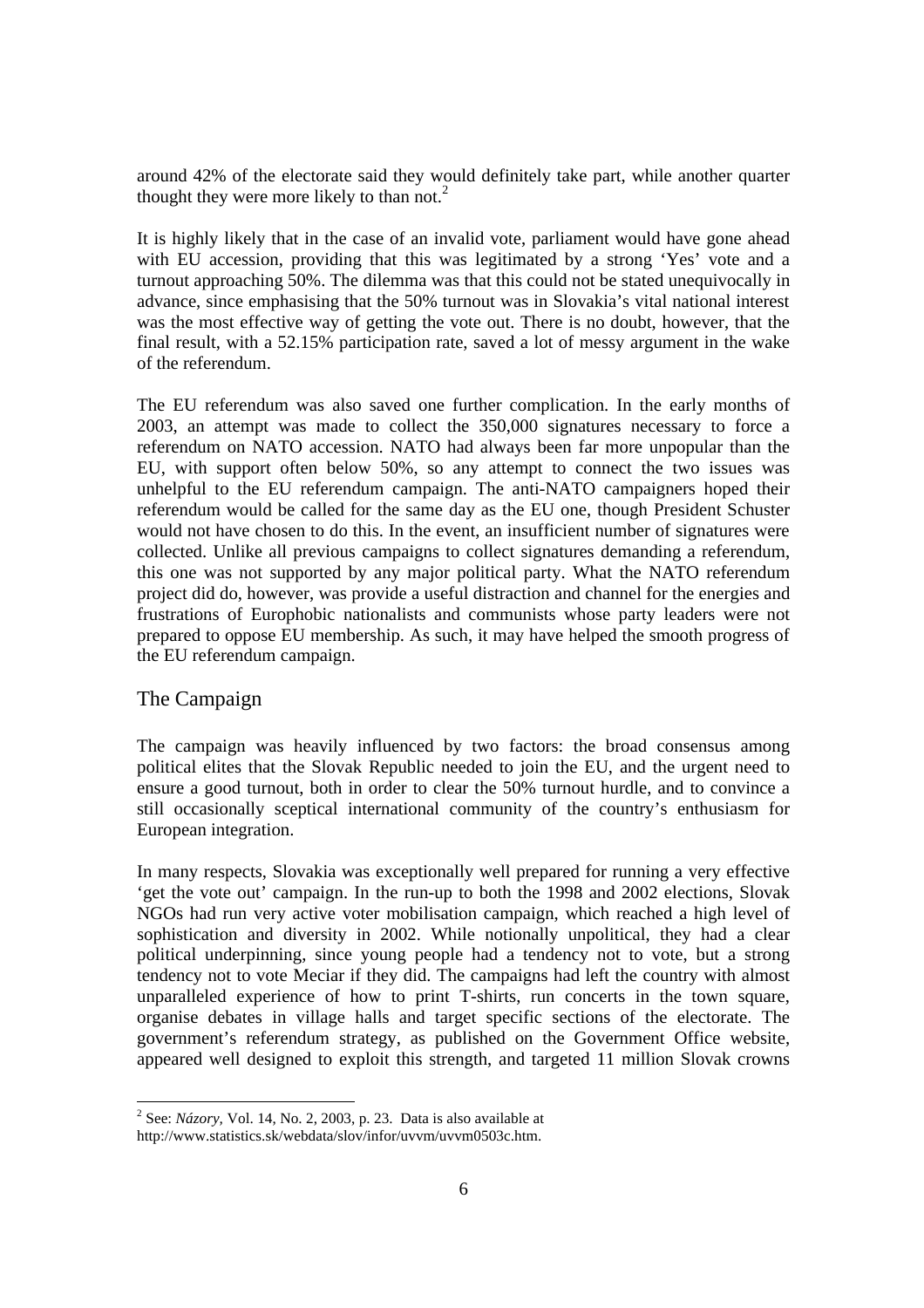(over 250,000 euros) for small projects; had strategies for communicating with different sections of the population; and planned to concentrate its campaign in the last three weeks to prevent peaking too early.<sup>3</sup> The mere fact that, unlike in an election campaign, the Government Office could play a major role in both financing activities and taking a partisan pro-EU stance, should also have assisted. In the light of this, what happened in April and May 2003 was a major disappointment.

The referendum campaign ended up having a fairly low profile in comparison to those in Slovakia's three Visegrad neighbours. There were several reasons for this. One was that the financial resources provided were not particularly large, and campaign organisation was not exemplary. The fact that the government member in charge of the campaign, the Deputy Prime Minister for European Integration, Pál Csáky, was a member of the Party of the Hungarian Coalition, which represented Slovakia's 10% Hungarian minority, was perhaps not an asset in a country where nationalism tended to be rooted in phobia against Hungarians, who had been Slovakia's pre-1918 imperial rulers. Csáky's leadership of the campaign was also certainly far from faultless: the original campaign song put Slovak words to an old Hungarian pop hit, and was speedily withdrawn when it was discovered that (nationalist protests aside), they had infringed copyright by using it.

A more serious problem, however, was that any political community has limits to the frequency and intensity with which the public can be mobilised. The referendum campaign took place little more than six months after a parliamentary election campaign, where, despite huge amounts of foreign aid, a monumental 'get the vote out' effort had only achieved a 70% turnout, compared to 84% in 1998. In May 2003, what Slovakia lacked was the sense of urgency that exists in profoundly polarised societies where election results hang on a knife-edge. Both the 84% turnout in 1998, and the highest turnout ever in neighbouring Hungary in its 2002 election, had been the products of huge tensions in society. The Slovak referendum, on the other hand, was uncontested. There was no 'No' campaign, because there was no one to run one. The Government Office could not give financial support to a 'No' campaign, because, with every party that had received 5% of the democratic vote in September 2002 (and almost all that had received less as well) in favour of EU accession, there could be no legitimate recipient of such finance. Any anti-EU feeling was indicated by opposition politicians in the most subtle way possible by suggesting that the campaign was not doing enough to provide balanced debate of the disadvantages as well as the advantages that awaited citizens after accession. While this subliminally suggested that there were, indeed, some problems with being in the EU, the thrust of the argument was also a domestic political one criticising the government's running of the campaign.

With no one to argue with, the 'Yes' campaign could only concentrate on public information, increasing awareness of what EU membership meant, and convincing the electorate that it really did matter that they took part in the referendum. It was successful up to a point, and research indicated that by May 2003 98% of voters knew that the referendum was going to take place.<sup>4</sup> Some 9% thought they had been encouraged to vote

 $\overline{a}$ 

 $3$  See the official referendum website, www.eureferendum.sk.

<sup>4</sup> See: *Názory, op. cit.,* p. 22.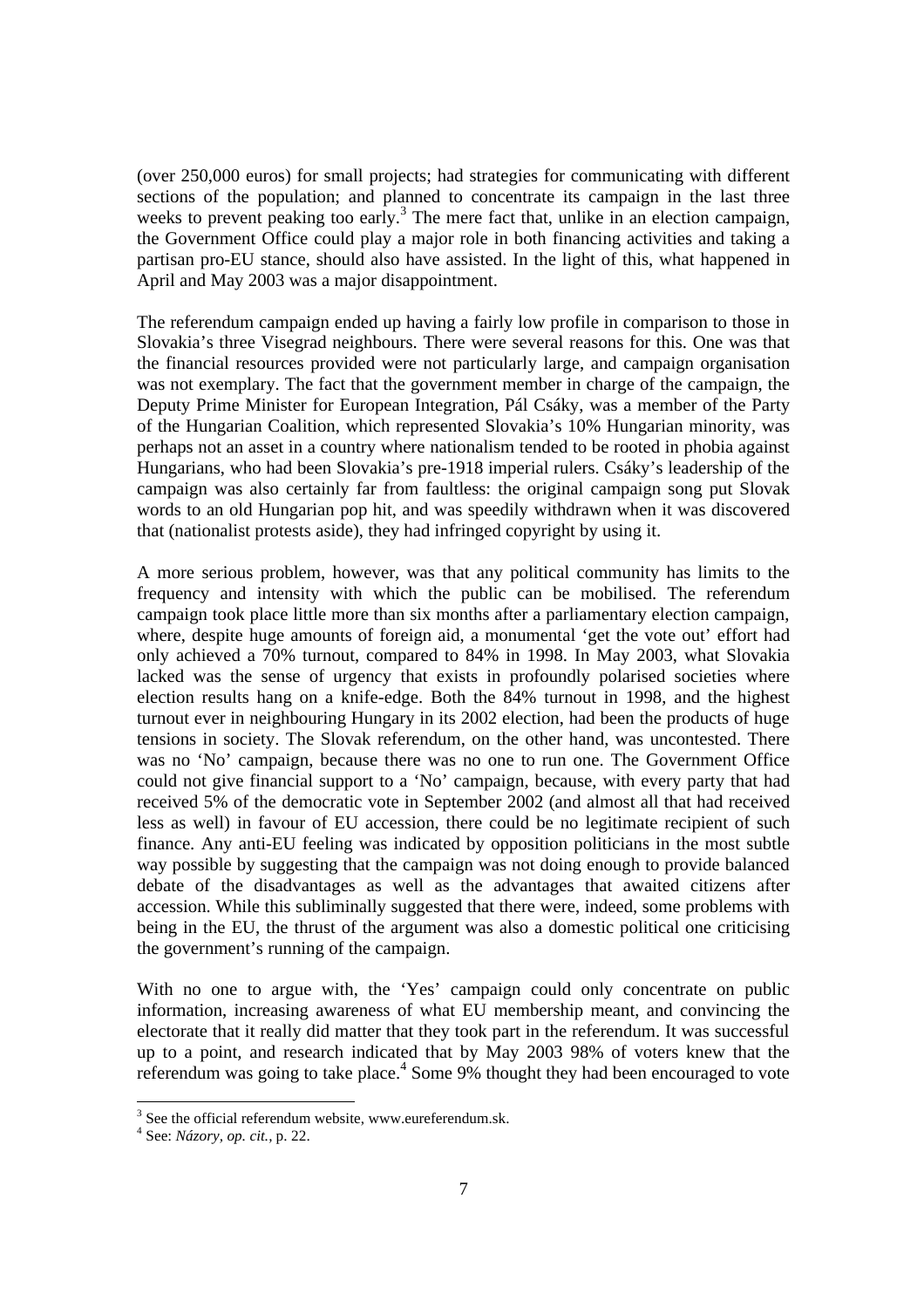by the campaign, though 3% said it had put them off.<sup>5</sup> Numerous television debates attempted worthily to discuss different aspects of EU membership; there were programmes about current member states, and social provisions in the EU; and various ambassadors and prominent EU politicians encouraged Slovaks to vote to join. The campaign came up with slogans such as 'Better inside than out', 'We've got the future in our hands' and 'Don't leave it other people'. But as far as many voters were concerned, they had settled the issue of EU accession in the previous two parliamentary elections. A 52% turnout was quite respectable for a relatively uncontentious referendum in which 'No' voters were encouraged to stay home by the stipulation that a 50% turnout was necessary for the result to be binding.

In the nearest the media came to a real argument during the referendum campaign, the subject of contestation was not the EU, but, as so often in the past, domestic politics. While Meciar and other HZDS politicians did their best to cultivate their new image of being responsible politicians and good Europeans, the leader of the second largest opposition party, *Smer'*s Fico, tried to get Csáky dismissed for his incompetence in running the campaign. Other debates revolved around whether the prime minister and the government should resign if the turnout fell below 50%.

The most symbolic event in the whole campaign, however, took place on the last day before the 48 hour campaign moratorium started, when the country's leading politicians sat round a table together in a café. The presence of President Schuster and Prime Minister Dzurinda was less remarkable than that of ex-President Kovác and ex-Prime Minister Meciar, the arch-enemies whose protracted personal, political and institutional battles had been the object of such strong criticism by the EU in the dark days of 1997. That the referendum campaign seemed finally to have laid to rest the bitter polarisation of Slovak politics in the 1990s was the most positive omen for the country's European future.

## The Results

**Table 2:** Result of the 2003 EU accession referendum in the Slovak Republic

|                      | Total     | % of Registered | % of Valid    |
|----------------------|-----------|-----------------|---------------|
|                      |           | <b>Voters</b>   | <b>V</b> otes |
| Registered voters    | 4 174 097 | 100.00          |               |
| Ballot papers issued | 2 176 990 | 52.15           |               |
| Votes cast           | 2 175 389 | 52.12           |               |
| Valid votes          | 2 147 901 | 51.46           |               |
| Yes                  | 2012870   | 48.22           | 93.71         |
| No                   | 135 031   | 3.23            | 6.29          |

Source: Calculated with data from Statistical Office of the Slovak Republic, www.statistics.sk

 5 Ibid*.,* p. 43.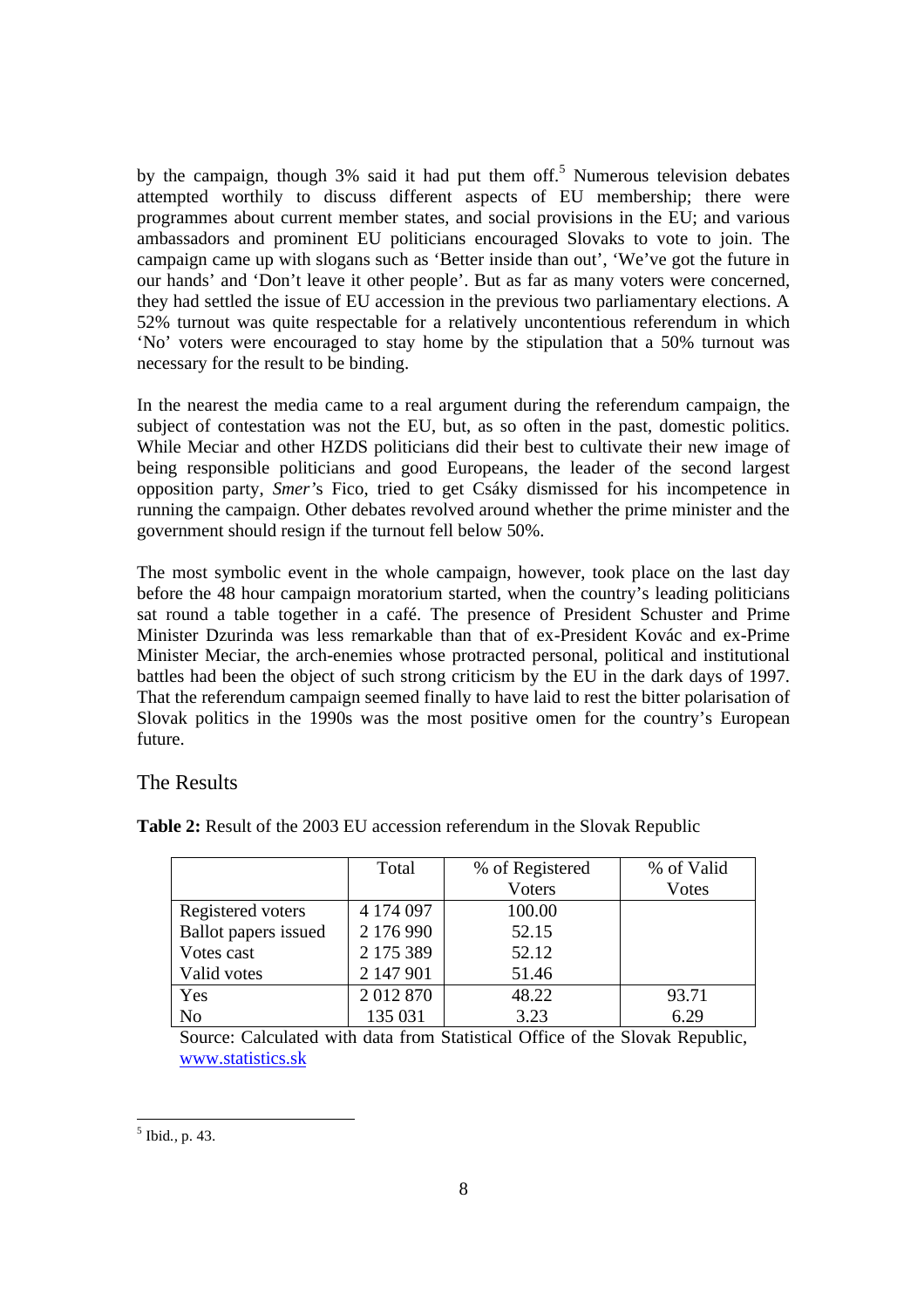The hugely high 'Yes' vote was not a surprise given the acute awareness that the right to EU membership could not be taken for granted, the elite consensus on the need for accession, and the incentive for 'No' voters to stay at home in an attempt to invalidate the inevitable 'Yes' vote through low turnout. However, some interesting information can still be gleaned from the distribution of votes in the referendum.

Firstly, there were distinct regional patterns both in turnout, and in the casting of 'No' votes. Of the eight regions, the Bratislava region – containing the capital, which enjoys a standard of living equal to the EU average – had both the highest turnout (59.54%) and the lowest 'No' vote (3.86%). The lowest turnouts, of 48.00% and 47.65%, were found in the Trencín and Žilina regions, which are the most strongly pro-HZDS in the country. Trencín region also had the highest average 'No' vote, at 7.97%. At district level, it is even more noticeable that the three districts with turnouts below 40% were Cadca, Bytca and Kysucké Nové Mesto, which, of all 79 districts, were the same three that produced the highest HZDS vote in both 1998 and 2002 parliamentary elections. This corresponds with the Statistical Office of the Slovak Republic opinion poll in May 2003, showing that HZDS supporters were least likely to state that they would definitely take part in the referendum (25.2%, compared with a national average of 47.4%).<sup>6</sup> While a leading HZDS politician blamed the low turnout on the fact that the opposition had been squeezed out of the campaign, $^7$  there had always been a strong minority of EU opponents among HZDS sympathisers. With a party leadership supporting membership, withdrawing from politics by staying at home was an understandable reaction among such voters. When asked why they were not going to take part in the referendum, 64% of respondents in the May opinion poll stated that they were fed up with political developments in Slovakia.<sup>8</sup>

Looking at the 'No' voters, the percentage tops 10% in ten districts, and tends to correlate with a high Communist vote in the 2002 election. Most conspicuously, the highest 'No' vote, 13.42%, was in Medzilaborce in eastern Slovakia, which in 2002 recorded by far the highest Communist vote at 24.91% – 10% higher than in any other district. When President Schuster took a side swipe at the government by blaming the referendum result on high unemployment,  $9$  there is likely to have been some truth in his assertion. It is rural areas with few employment opportunities, particularly in the East of the country where nationalism has never been strong, that tended to produce a high Communist vote. Communist voters appear to have been more willing to convert their resistance to the hardships of post-communist transition into a vote against the EU than the supporters of other parties.

In some senses, the 52% turnout in the referendum was a considerable achievement. When asked about the most important problems in Slovakia, foreign policy consistently

<sup>6</sup> Ibid*.,* p. 25.

<sup>7</sup> Sergej Kozlík, deputy chair of HZDS. See *Sme,* 20 May 2003.

<sup>8</sup> See: *Názory, op. cit.,* p. 33.

<sup>9</sup> See: *Pravda,* 19 May 2003.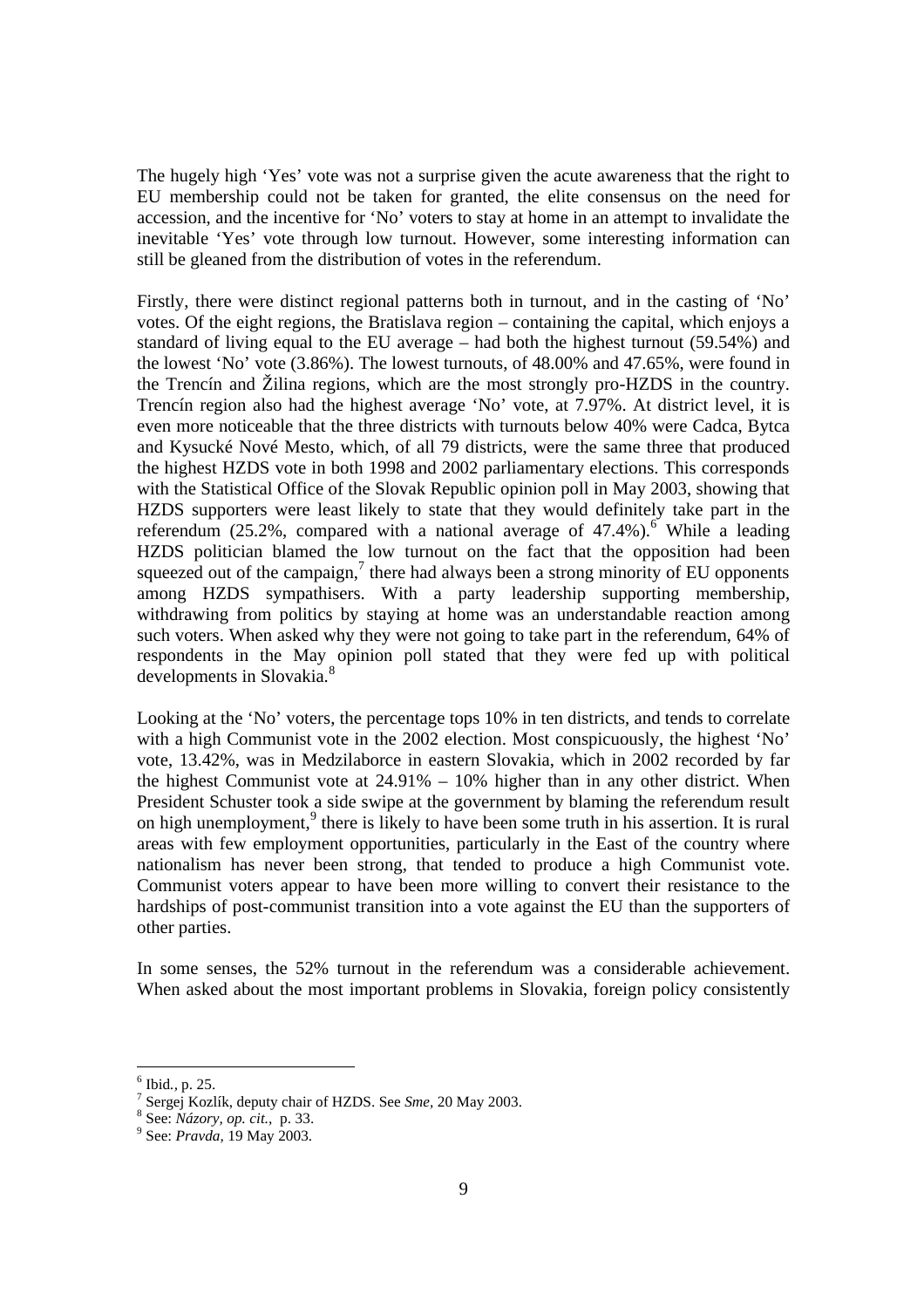comes near the bottom of the list, with unemployment and standards of living at the top.<sup>10</sup> Yet other evidence suggests that, on the contrary, foreign policy has mattered very much to the Slovaks. Dzurinda's success in the 2002 election, and his reappointment as prime minister of a government of four centre-right parties, came as a surprise to opinion pollsters. His Slovak Christian and Democratic Union's vote was considerably higher than predicted, making it the second largest party in parliament (after the opposition HZDS, which later fragmented). It is therefore worth noting that when Slovaks are asked in opinion polls to evaluate the performance of the Dzurinda governments, foreign policy comes out as its most marked success.<sup>11</sup> Despite the day-to-day preoccupation with domestic economic hardships, there is also an awareness among many Slovaks that EU membership is more likely to be a solution than a problem.

#### Future developments

The high level of elite consensus on the need for EU accession leaves considerable scope for rapid development of Eurosceptic views once politicians are freed from the overwhelming 'national interest' argument of gaining membership. Two strands of such arguments were already clearly visible before the referendum. The first is led by Fico and *Smer*, and concentrates on the need to defend national interest against the EU. This is an argument most easily pursued while in opposition, when the proponents are not confronted with the necessity of actually negotiating with other member states. It is likely, however, to become more marked after accession. The second is led by the Christian Democratic Movement, which became a far more essentially Catholic party after Dzurinda's Slovak Democratic and Christian Union split off from the Christian Democrats and joined with the more liberal Democratic Union during the first Dzurinda government. At a domestic level, the Christian Democrats have come near to tearing the second Dzurinda government apart with arguments about the Vatican Treaty and abortion laws, where their major sparring partner is ANO, the only liberal party in the four-party government coalition. At a European level, however, they fit in with a Euroscepticism which rejects the secular, and consumerist, nature of West European society, and seeks to put 'God' into the new European Constitution.

Just as important, however, is the fact that the beginning of real debates about how to handle membership are becoming visible, particularly as the details of financial arrangements are discussed. The distribution of subsidies becomes important, and both farmers and trade unionists begin to stake their claims within the European arena. What is likely to emerge, at last, is a debate about EU affairs that actually relates to the EU and not to the major struggles of Slovakia as a new state. Domestic politics will still be an important factor, as it is elsewhere in the EU, but it will not tower over everything else as it has done hitherto.

<sup>&</sup>lt;sup>10</sup> IVO data can be found in Ol ga Gyárfášová & Marián Velšic, 'Verejná mienka', in Mirolslav Kollár & Grigorij Mesežnikov (eds), *Slovensko 2002: Súhrnná správa o stave spolocnosti I* (Bratislava: Inštitút pre verejné otázky, 2002), p. 294.

<sup>&</sup>lt;sup>11</sup> *Ibid.*, p. 298; Marián Velšic, '100 Days of Mikuláš Dzurinda's Government in the Mirror of Public Opinion', in G. Mesežnikov (ed.), *Slovakia after the Elections: Public Opinion, Political Players, Media*  (Bratislava: Institute of Public Affairs/International Republican Institute, 2003), p. 11.